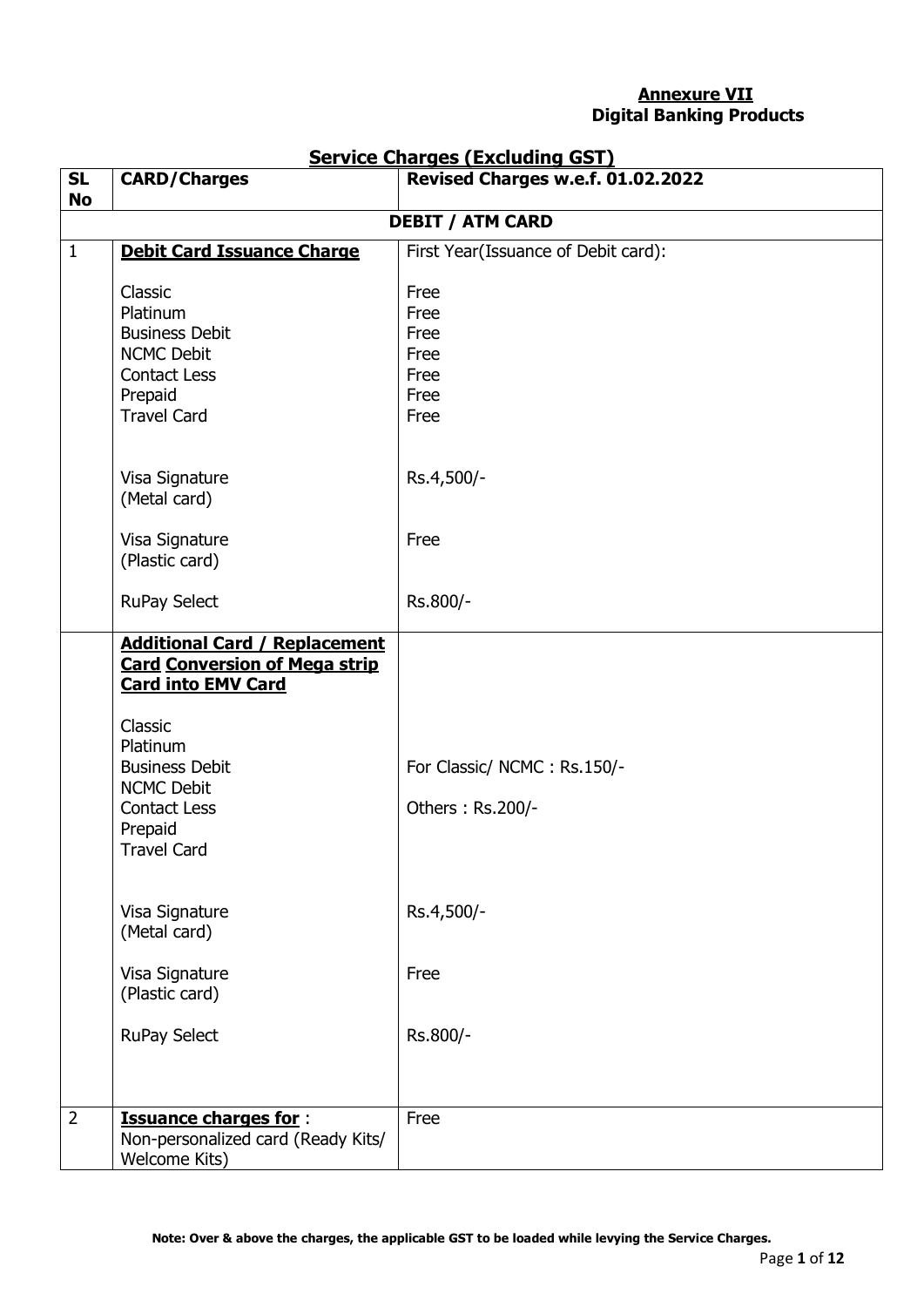| <b>SL</b><br><b>No</b> | <b>CARD/Charges</b>                                      | Revised Charges w.e.f. 01.02.2022                            |
|------------------------|----------------------------------------------------------|--------------------------------------------------------------|
| $\overline{3}$         | <b>Debit Card Maintenance</b>                            |                                                              |
|                        | <b>Charges (Annual)</b>                                  |                                                              |
|                        | Classic /NCMC                                            |                                                              |
|                        | Platinum                                                 |                                                              |
|                        | <b>Business Debit</b>                                    | For Classis/NCMC:                                            |
|                        | <b>Contact Less</b>                                      | Rs.150/-                                                     |
|                        | Prepaid<br><b>Travel Card</b>                            | For Others: Rs.200/-                                         |
|                        |                                                          |                                                              |
|                        |                                                          |                                                              |
|                        | Visa Signature                                           | Free                                                         |
|                        | (Metal Card)                                             |                                                              |
|                        | Visa Signature                                           | Free                                                         |
|                        | (Plastic Card)                                           |                                                              |
|                        | <b>RuPay Select</b>                                      | Rs.800/-                                                     |
|                        |                                                          |                                                              |
|                        |                                                          |                                                              |
|                        | Card shield Facility                                     | Discontinued the service                                     |
|                        | One time                                                 |                                                              |
|                        | Per year                                                 |                                                              |
| $\overline{4}$         | Debit Card                                               | Rs.50/-                                                      |
|                        | Re-pin Charges                                           |                                                              |
|                        | Green PIN                                                | Green Pin: Free                                              |
| 5                      | Surcharge (in case of Debit card                         |                                                              |
|                        | usage) on                                                |                                                              |
|                        | Fuel purchasing (From Fuel station)                      | <b>NIL</b>                                                   |
|                        | Surcharge (in case of Debit card                         | <b>NIL</b>                                                   |
|                        | usage) on                                                |                                                              |
|                        | Railway ticket purchasing<br>(From IRCTC)                |                                                              |
|                        |                                                          | 6. Debit Card in Concessional Accounts (Special Charge Code) |
| a                      | BSBDA opened under PMJDY                                 | Debit Card Issuance Charge: Free                             |
|                        | Scheme codes-<br>SB181/SB182/SB183/SB104/SB105           |                                                              |
|                        | /SB106/SB190/SB101 with                                  | Annual Maintenance Charge : Free                             |
|                        | CHRG_LEVEL_CODE="NOMIN" and                              |                                                              |
|                        | CHRG_COLL_FLG="N"as per                                  |                                                              |
|                        | HOBC-111/39                                              |                                                              |
| b                      | Jai Jawan Salary Plus Account<br>Scheme                  | Debit Card Issuance Charge: Free                             |
|                        | Scheme code-SB161(commissioned                           | Annual Maintenance Charge: Free                              |
|                        | officers) Scheme code SB 162(Non-                        |                                                              |
|                        | Commissioned officers)                                   |                                                              |
| $\mathsf{C}$           | Para Military Forces<br>Scheme code SB 163 & Spl. Charge | Debit Card Issuance Charge: Free                             |
|                        | code 0201                                                | Annual Maintenance Charge : Free                             |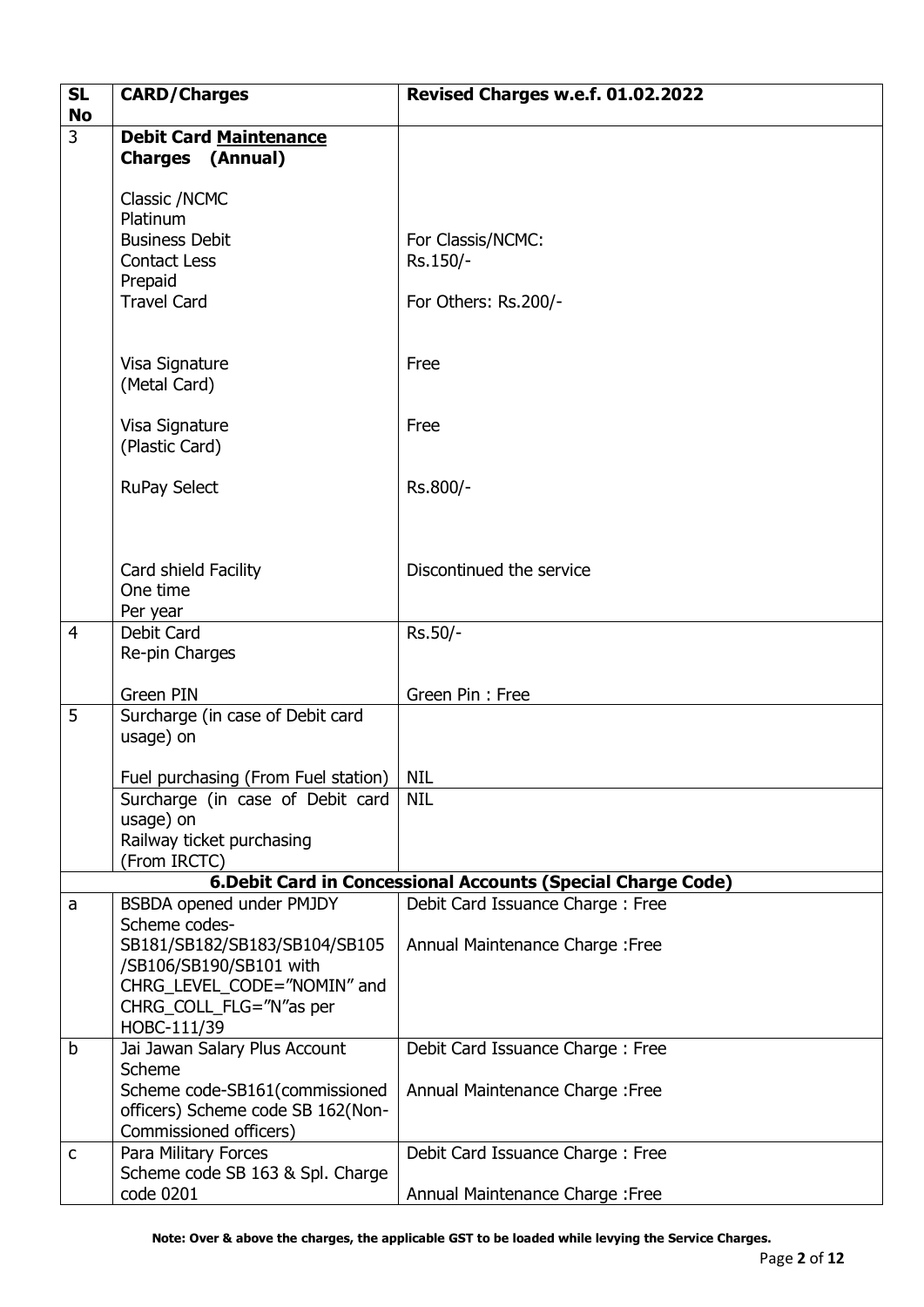| <b>SL</b><br><b>No</b> | <b>CARD/Charges</b>                                                                                                              | Revised Charges w.e.f. 01.02.2022                                                   |
|------------------------|----------------------------------------------------------------------------------------------------------------------------------|-------------------------------------------------------------------------------------|
|                        | &<br>Employees of central & sate govt.<br>universities/college<br>Scheme code SB163 & Spl. Charge                                |                                                                                     |
|                        | code-0202<br>&                                                                                                                   |                                                                                     |
|                        | Employees of public sector<br>undertaking<br>Scheme code SB163 & Spl. Charge<br>code 0203                                        |                                                                                     |
| d                      | Pvt. Sector employee<br>Scheme code SB163 & Spl. Charge<br>Code 0204                                                             | Debit Card Issuance Charge:<br>First Year(Issuance of Debit card): Free             |
|                        | &<br><b>BOI Saral Salary account scheme</b><br>Scheme code SB165 & Spl. Charge<br>code 0202,0203,0204<br>&                       | Annual Maintenance Charge:<br>For Classis/NCMC:<br>Rs.150/-<br>For Others: Rs.200/- |
|                        | Star Gurukul Savings account<br>Scheme code SB163 & Spl. Charge<br>Code- GURU                                                    |                                                                                     |
|                        |                                                                                                                                  | <b>CREDIT CARD</b>                                                                  |
| $\overline{7}$         | Issuance & Annual Charges for -<br>Visa Gold / Platinum International<br><b>Credit Card-Principal</b>                            | 500.00                                                                              |
| 8                      | Issuance & Annual Charges for -<br>Visa Gold / Platinum International<br><b>Credit Card</b><br>-Add on                           | 300.00                                                                              |
| 9                      | Issuance charges for: India<br>Card(Master Credit Card)-<br>Principal/<br>-Add-on                                                | Free                                                                                |
| 10                     | <b>Annual Maintenance Charges</b><br>on completion of every year for<br>: India Card (Master Credit Card) -<br>Principal/ Add-on | Free                                                                                |
| 11                     | <b>Issuance &amp; Annual Charges for</b><br>- Master Platinum International<br>Credit Card- Principal                            | 1000.00<br>(International)                                                          |
|                        |                                                                                                                                  | 500.00<br>(Domestic)                                                                |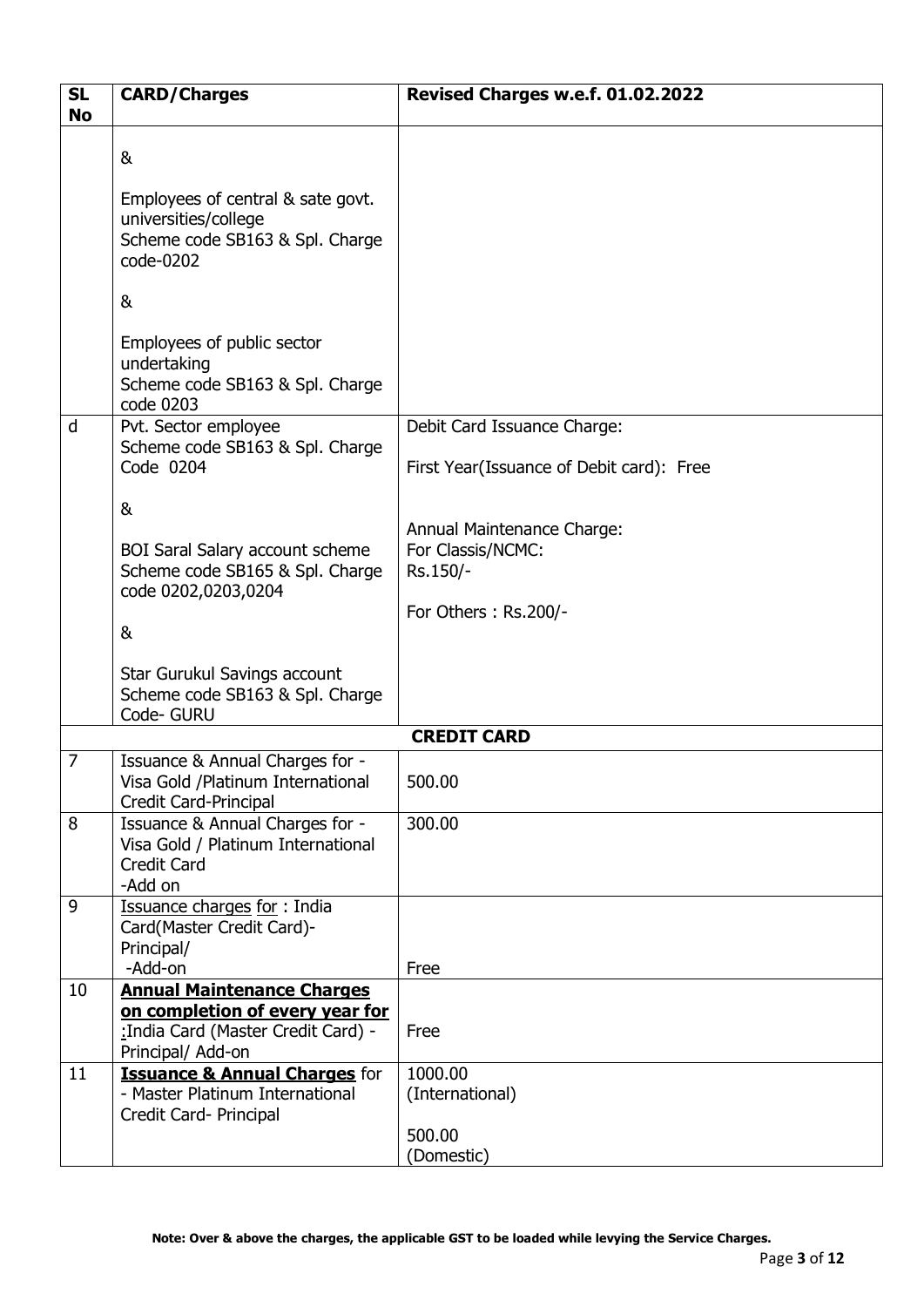| <b>SL</b><br><b>No</b> | <b>CARD/Charges</b>                                                                               | Revised Charges w.e.f. 01.02.2022                                                                                                    |
|------------------------|---------------------------------------------------------------------------------------------------|--------------------------------------------------------------------------------------------------------------------------------------|
| 12                     | <b>Issuance &amp; Annual Charges for</b><br>-Master Platinum International<br>Credit Card- Add on | 500.00<br>(International)                                                                                                            |
|                        |                                                                                                   | 300.00<br>(Domestic)                                                                                                                 |
| 13                     | <b>Issuance &amp; Annual Charges</b><br>-RuPay Platinum International<br>Credit Card - Principal  | <b>FREE</b>                                                                                                                          |
| 14                     | Add- on card<br><b>Annual Charges</b>                                                             | <b>FREE</b>                                                                                                                          |
|                        | SwaDhan Platinum International<br>Credit Card - Principal<br>Including - Add-on Card              | <b>FREE</b>                                                                                                                          |
| 15                     | Replacement of Credit Card(any<br>variant)                                                        | 300.00                                                                                                                               |
|                        |                                                                                                   | Any variant excluding SwaDhan Card                                                                                                   |
|                        |                                                                                                   | 16. Credit Card in Concessional Accounts (Special Charge Code)                                                                       |
| a                      | Jai Jawan Salary Plus Account                                                                     | <b>Issuance Charge:</b>                                                                                                              |
|                        | <b>Scheme</b><br>Scheme code-SB161(commissioned<br>officers)                                      | For Commissioned Officer:                                                                                                            |
|                        | Scheme code SB 162(Non-<br>Commissioned officers)                                                 | VISA International gold credit card: Free                                                                                            |
|                        |                                                                                                   | For Non Commissioned Officers:                                                                                                       |
|                        |                                                                                                   | Rupay platinum International Credit Card: Free                                                                                       |
|                        |                                                                                                   | Annual Maintenance Charge: Free (in above mentioned<br>cases)                                                                        |
| b                      | <b>Para Military Forces</b>                                                                       | <b>Issuance Charge:</b>                                                                                                              |
|                        | Scheme code SB 163 & Spl. Charge<br>code 0201                                                     | VISA Gold Credit Card: Free                                                                                                          |
|                        | &                                                                                                 | VISA Gold International Credit Card: Free                                                                                            |
|                        | <b>Employees of central &amp; sate</b><br>govt. universities/college                              | Note: VISA Gold international credit card to be issued to those<br>employees whose net take home salary is Rs.25,000/- per<br>month. |
|                        | Scheme code SB163 & Spl. Charge<br>code-0202                                                      | Annual Maintenance charge: Applicable as per variant of<br>card                                                                      |
|                        | &                                                                                                 |                                                                                                                                      |
|                        | <b>Employees of public sector</b>                                                                 |                                                                                                                                      |
|                        | undertaking<br>Scheme code SB163 & Spl. Charge                                                    |                                                                                                                                      |
|                        | code 0203                                                                                         |                                                                                                                                      |
|                        | &<br><b>Pvt. Sector employee</b>                                                                  |                                                                                                                                      |
|                        | Scheme code SB163 & SCC 0204                                                                      |                                                                                                                                      |

**Note: Over & above the charges, the applicable GST to be loaded while levying the Service Charges.**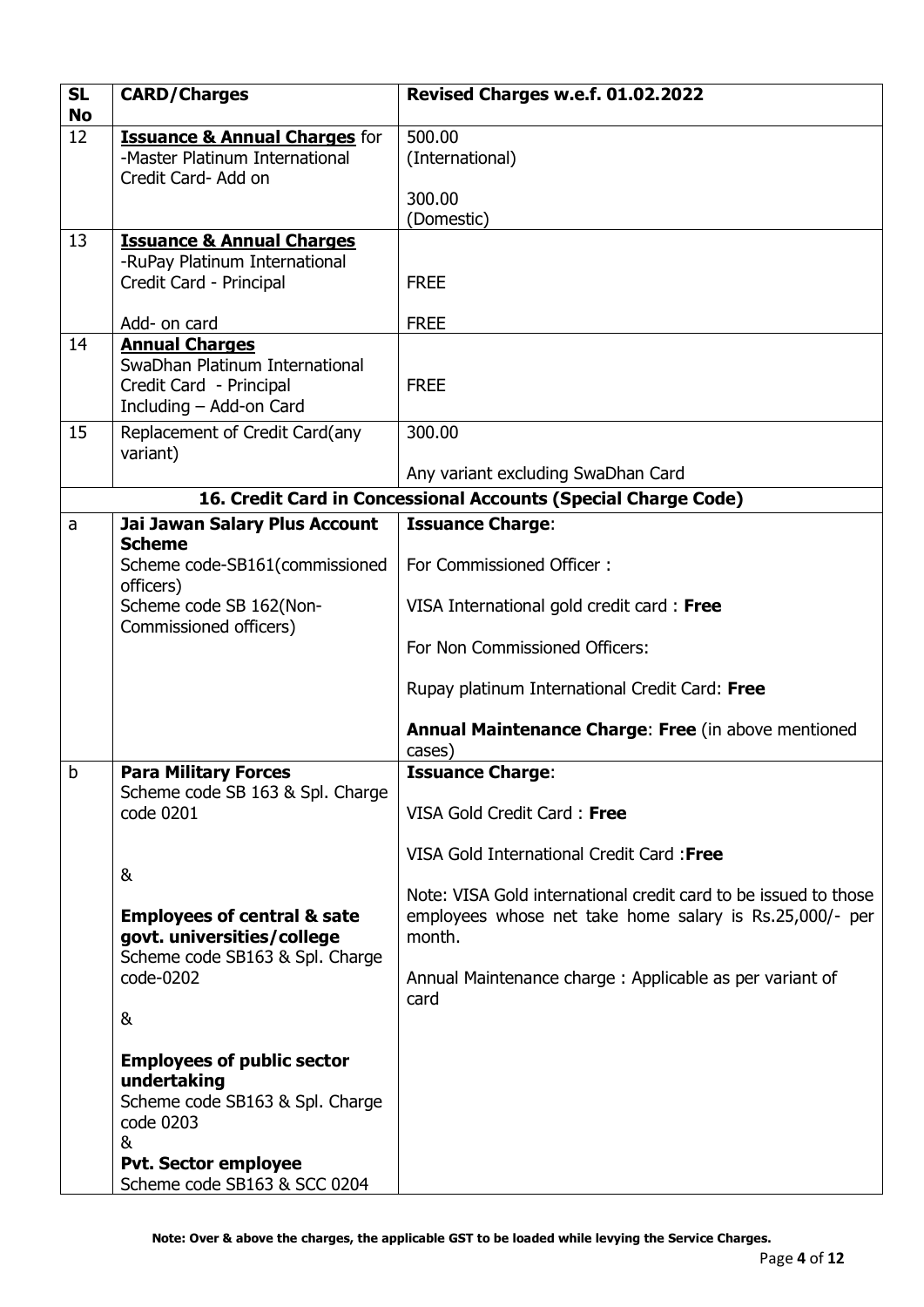| <b>SL</b><br><b>No</b> | <b>CARD/Charges</b>                                                                         | Revised Charges w.e.f. 01.02.2022                                                                                                                                                                                                                                                                                                                                  |
|------------------------|---------------------------------------------------------------------------------------------|--------------------------------------------------------------------------------------------------------------------------------------------------------------------------------------------------------------------------------------------------------------------------------------------------------------------------------------------------------------------|
| $\mathsf{C}$           | <b>BOI Saral Salary account</b><br>scheme<br>Scheme code SB165 & SCC<br>0202,0203,0204<br>& | <b>Issuance Charge:</b><br>VISA Gold Credit Card: Free<br>VISA Gold International Credit Card: Free                                                                                                                                                                                                                                                                |
|                        | <b>Star Gurukul Savings account</b><br>Scheme code SB163 & Spl. Ch.<br>Code - GURU          | Note:<br>i. VISA Gold Credit card to be provided to those employees<br>whose net take home salary of last 6 months is Rs.10,000/- &<br>above.<br>ii. VISA Gold international credit card to be provided to those<br>employees whose net take home salary of last 6 months is<br>Rs.25,000/- and above.<br>Annual Maintenance charge : Applicable as per variant of |
|                        |                                                                                             | card                                                                                                                                                                                                                                                                                                                                                               |
|                        |                                                                                             | <b>Credit Card Related Misc. Charges</b>                                                                                                                                                                                                                                                                                                                           |
| 17                     | Interest free period                                                                        | For Cash Advance/Drawl against Cash advance: Nil<br>For Other Transactions: 21-51 days<br>(applicable only on retail purchases and if outstanding balance<br>is paid in full on due date)                                                                                                                                                                          |
| 18                     | Charges on Revolving Credit                                                                 | Secured Credit (SwaDhan)<br>1.20% p.m. (15.40% p.a.) on daily balances<br>In case of default service charges is 1.70% p.m. (22.45 % p.a)<br>Unsecured Credit (Other than SwaDhan)<br>1.70% p.m. (22.45% p.a.) on daily balances<br>In case of default service charges is 2.50% p.m. (34.50 % p.a)                                                                  |
| 19                     | Minimum Repayment Amount                                                                    | 10% of Total Outstanding, if revolving credit is opted $+$ EMI<br>(all EMI due) + other amount due.                                                                                                                                                                                                                                                                |
| 20                     | Cash Advance Limit /<br>Loan Against Card Limit                                             | For both Principal and Add-on card:<br>50% of Spending Limit or available limit, whichever is lower<br>Cash withdrawal per day Rs.50,000 for Platinum card and<br>Rs.15,000 for rest variant<br>One-time processing fees shall be charged along with first EMI.                                                                                                    |
| 21                     | Cash Advance Charges                                                                        | BOI ATM: 2% (minimum Rs.50) for each transaction.<br>Other ATM: 2.5% (minimum Rs.75) for each transaction.<br>Overseas ATM: 2.5% (minimum Rs.125) for each transaction<br>and Currency Conversion Charges, presently 2%.<br>Interest on dues/overdue applicable                                                                                                    |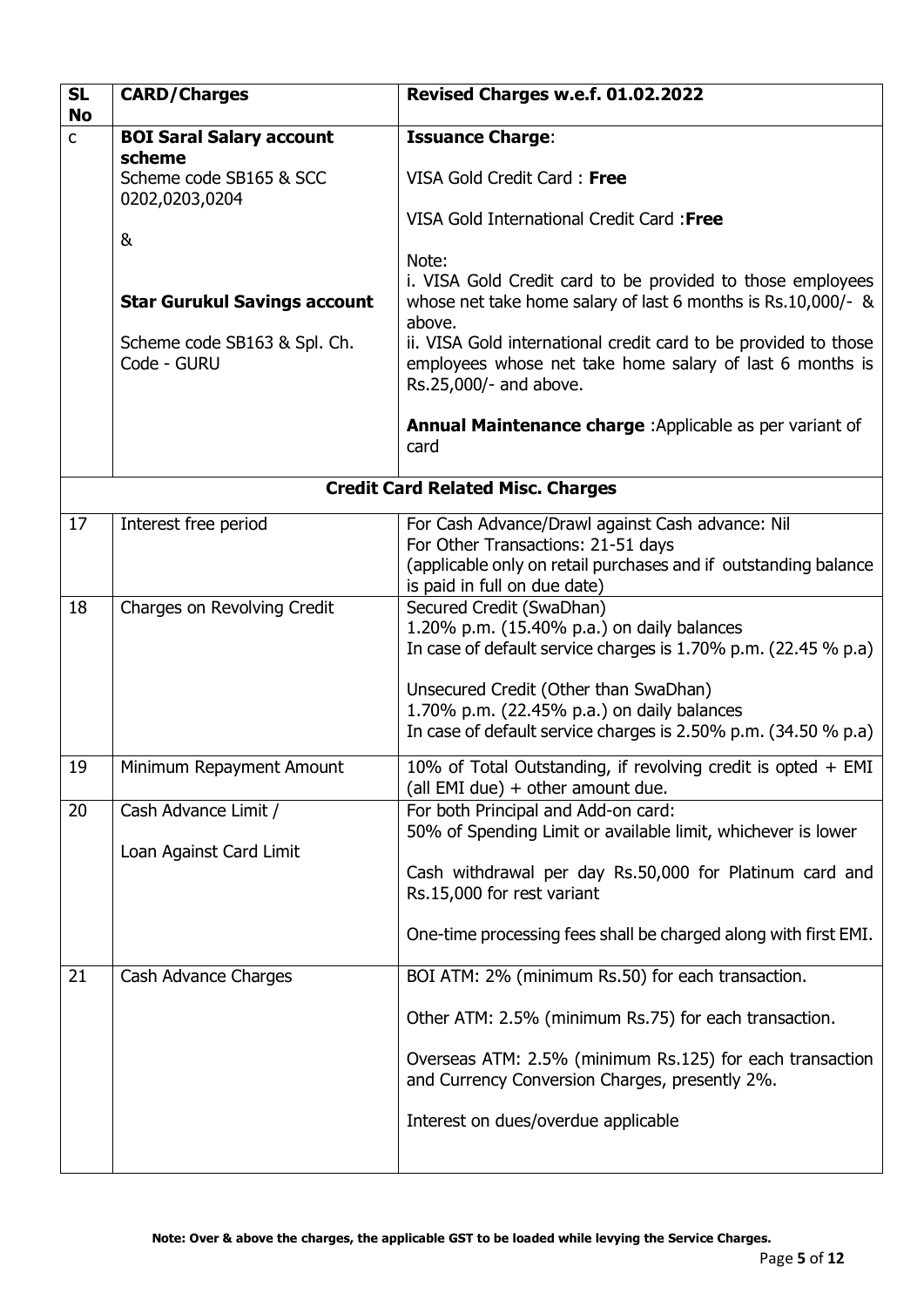| <b>SL</b><br><b>No</b> | <b>CARD/Charges</b>                                   | Revised Charges w.e.f. 01.02.2022                                                                                                                                                                         |
|------------------------|-------------------------------------------------------|-----------------------------------------------------------------------------------------------------------------------------------------------------------------------------------------------------------|
| 22                     | Star Easy Pay (EMI)                                   | Processing Charges - One-Time 1.0% of the Purchase                                                                                                                                                        |
|                        |                                                       | Finance Charge<br>1.25 % of the Purchase                                                                                                                                                                  |
|                        |                                                       | In case of default service charges is 2.50% p.m. (34.50 % p.a)                                                                                                                                            |
| 23                     | Balance Enquiry Charges at ATM                        | <b>BOI ATM: Nil</b>                                                                                                                                                                                       |
|                        | Payment of charges                                    | Other Bank ATM in India: Rs.20/-<br>Other Bank ATM Abroad: Rs.25/-                                                                                                                                        |
|                        | (Cash / Cheque / Online / NEFT /                      |                                                                                                                                                                                                           |
|                        | RTGS)                                                 | Nil                                                                                                                                                                                                       |
| 24                     | Charges on over limit account                         | Secured Credit (SwaDhan)                                                                                                                                                                                  |
|                        | (Purchase / Cash)                                     | 1.70% p.m. (22.45 % p.a) on daily balances                                                                                                                                                                |
|                        |                                                       | Unsecured Credit (Other than SwaDhan)                                                                                                                                                                     |
|                        |                                                       | 2.50% p.m. (34.50 % p.a) on daily balances                                                                                                                                                                |
| 25                     | <b>Usage Over Spending Limit</b>                      | Rs.100/- per occasion                                                                                                                                                                                     |
| 26                     | Outstation<br>Processing<br>Cheque<br>Charge          | As per Cheque collection charges described in Annexure I                                                                                                                                                  |
| 27                     | Payment Return Charges                                | As per Cheque Return Charge described in Annexure I                                                                                                                                                       |
| 28                     | PIN replacement Charges (Request<br>at Branch)        | Rs.50/- (per occasion)                                                                                                                                                                                    |
| 29                     | <b>Duplicate Bill Charges</b>                         | Rs.50/- per quarter (after 12 months)                                                                                                                                                                     |
| 30                     | Retrieval of Charge Slip                              | Actual or Rs.100/- whichever is higher                                                                                                                                                                    |
| 31                     | <b>Fuel Transaction Surcharge</b>                     | 1.00 % of transaction amount or Actual charges claimed by<br>the acquirer bank, whichever is higher                                                                                                       |
| 32                     | <b>Railway Ticket</b><br>Purchase or Cancellation Fee | 1.00 % of transaction amount or Actual charges claimed by<br>the acquirer bank, whichever is higher                                                                                                       |
| 33                     | Lounge Access                                         | As charged by Card Operators.<br>If card is used abroad, Currency Conversion charges shall also<br>apply                                                                                                  |
| 34                     | Foreign Currency Transactions                         | 2% Currency Conversion Charges for all currencies, (excluding<br>INR, being home currency).<br>For all types of transaction, including cash withdrawal and<br>transactions through POS/e-commerce/online. |
|                        | following categories:                                 | Note: Issuance & Annual Charges in respect of all Cards (Debit & Credit) are exempt for the                                                                                                               |
|                        | Staff/Ex-Staff A/c                                    | b. Senior Citizen A/c                                                                                                                                                                                     |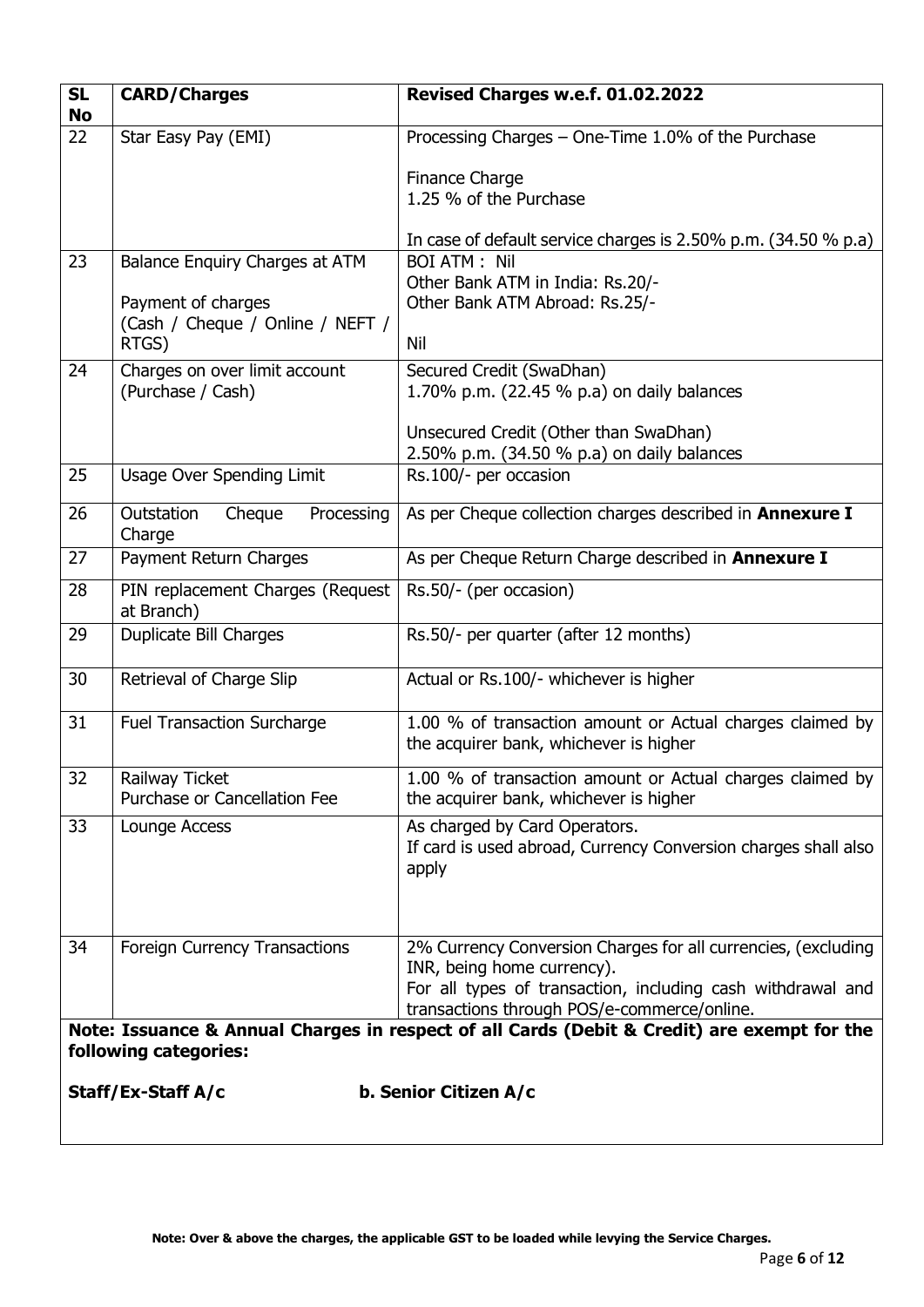| <b>SL</b><br><b>No</b> | <b>CARD/Charges</b>                | Revised Charges w.e.f. 01.02.2022                                                                                                                                                                                                                                                                                                          |      |            |                |  |
|------------------------|------------------------------------|--------------------------------------------------------------------------------------------------------------------------------------------------------------------------------------------------------------------------------------------------------------------------------------------------------------------------------------------|------|------------|----------------|--|
| 35                     | <b>SMS Alerts</b>                  | SMS Alerts charges are on actual usage basis from the<br>customers registered for SMS Alerts as under:-                                                                                                                                                                                                                                    |      |            |                |  |
|                        |                                    | Charges are Quarterly                                                                                                                                                                                                                                                                                                                      |      |            |                |  |
|                        |                                    | 5 <sub>1</sub><br>Upto<br><b>SMS</b><br>Alerts                                                                                                                                                                                                                                                                                             | Free |            |                |  |
|                        |                                    | From 6 to 20 $\vert$ Rs.10/- per quarter<br><b>SMS Alerts</b>                                                                                                                                                                                                                                                                              |      |            |                |  |
|                        |                                    | Above 20 SMS   Rs.15/- per quarter                                                                                                                                                                                                                                                                                                         |      |            |                |  |
|                        |                                    | Alerts                                                                                                                                                                                                                                                                                                                                     |      |            |                |  |
|                        |                                    | SMS Charges not applicable to A/cs of staff & Ex-Staff, A/cs<br>opened under Prime Minister Jan Dhan Yojana (PMJDY) & SB-<br>161-165) and SB-101 with Special Charge Code "NOMIN".<br>BSBD Schemes, Pensioners, Senior Citizens, Salary A/cs                                                                                               |      |            |                |  |
| 36                     | <b>SMS International Customers</b> | Actual cost of International SMS to be recovered.                                                                                                                                                                                                                                                                                          |      |            |                |  |
|                        |                                    |                                                                                                                                                                                                                                                                                                                                            |      |            |                |  |
| 37                     | <b>IMPS Charges</b>                | Outward: (Through Branch)                                                                                                                                                                                                                                                                                                                  |      |            |                |  |
|                        |                                    | <b>Amount of IMPS</b>                                                                                                                                                                                                                                                                                                                      |      |            | <b>Charges</b> |  |
|                        |                                    | Upto Rs.1000/-                                                                                                                                                                                                                                                                                                                             |      | <b>NIL</b> |                |  |
|                        |                                    | Over Rs.1000/- upto Rs.10,000/- Rs.1/- per Txn.                                                                                                                                                                                                                                                                                            |      |            |                |  |
|                        |                                    | Over Rs.10,000/- up to Rs.1.00 Rs.2/- per Txn.                                                                                                                                                                                                                                                                                             |      |            |                |  |
|                        |                                    | lac                                                                                                                                                                                                                                                                                                                                        |      |            |                |  |
|                        |                                    | Over Rs.1.00 lac upto Rs.2.00 lac $\text{Rs.3/-}$ per Txn.<br>Over Rs.2.00 lac upto Rs.5.00 lac Rs.5/- per Txn.                                                                                                                                                                                                                            |      |            |                |  |
|                        |                                    |                                                                                                                                                                                                                                                                                                                                            |      |            |                |  |
|                        |                                    | IMPS Fund Transfer charges through Internet Banking/ Mobile<br>Banking: NIL                                                                                                                                                                                                                                                                |      |            |                |  |
| 38                     | Decline of transaction on ATM due  | Rs.20/- per failed transaction due to insufficient fund                                                                                                                                                                                                                                                                                    |      |            |                |  |
|                        | to insufficient fund.              | (when used in other banks ATM)                                                                                                                                                                                                                                                                                                             |      |            |                |  |
| 39                     | Registration charges for mandate   |                                                                                                                                                                                                                                                                                                                                            |      |            |                |  |
|                        | on NACH platform                   | Mandate                                                                                                                                                                                                                                                                                                                                    |      | Rs.100.00  |                |  |
|                        |                                    | Registration                                                                                                                                                                                                                                                                                                                               |      |            |                |  |
|                        |                                    | Charges.                                                                                                                                                                                                                                                                                                                                   |      |            |                |  |
|                        |                                    | <b>Total</b>                                                                                                                                                                                                                                                                                                                               |      | Rs.100.00  |                |  |
|                        |                                    | Note:-<br>Registration charges & signature verification charges for<br>mandate on NACH platform for contribution towards following<br>schemes:-<br>i)Pradhan Mantri Kisan Maan-dhan Yojana (PM-KMY) : NIL<br>ii) Pradhan Mantri Shram Yogi Maan-dhan (PM-SYM): NIL<br>iii)Pradhan Mantri Laghu Vyapari Maan-dhan Yojana(PM-<br>LVMY) : NIL |      |            |                |  |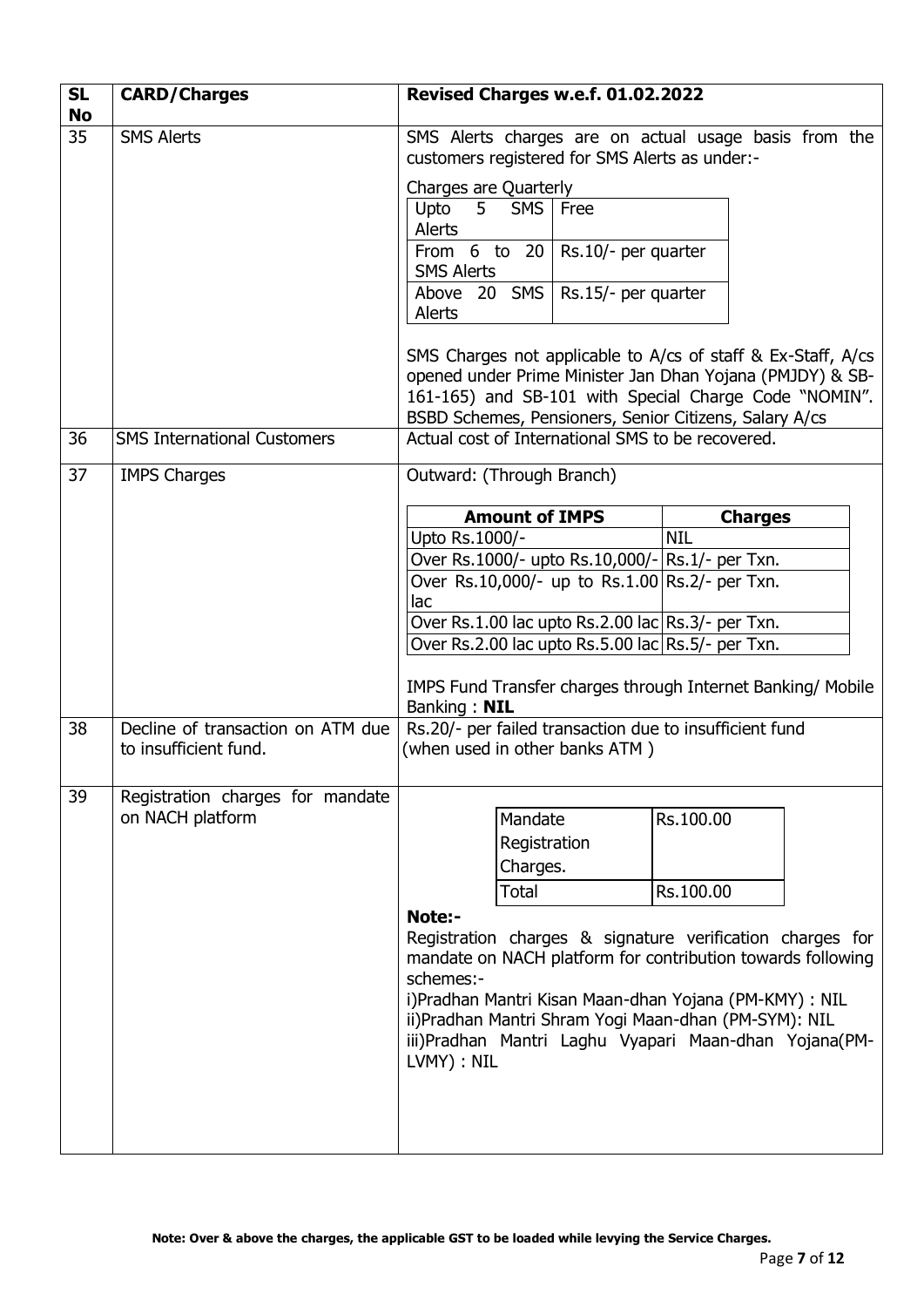| <b>SL</b><br><b>No</b> | <b>CARD/Charges</b>                                                                                                                                                | Revised Charges w.e.f. 01.02.2022                                                                                                                                                                                                                                                                                                                                                                          |  |  |
|------------------------|--------------------------------------------------------------------------------------------------------------------------------------------------------------------|------------------------------------------------------------------------------------------------------------------------------------------------------------------------------------------------------------------------------------------------------------------------------------------------------------------------------------------------------------------------------------------------------------|--|--|
| 40                     | Registration Charges for Direct<br>Debit mandate                                                                                                                   | Mandate<br>Rs.200.00<br>Registration<br>Charges<br><b>Total</b><br>Rs.200.00<br>Note:-<br>Signature verification & Registration charges for Direct Debit<br>mandate for contribution towards following schemes:-<br>i)Pradhan Mantri Kisan Maan-dhan Yojana (PM-KMY) : NIL<br>ii)Pradhan Mantri Shram Yogi Maan-dhan (PM-SYM): NIL<br>iii)Pradhan Mantri Laghu Vyapari Maan-dhan Yojana(PM-<br>LVMY) : NIL |  |  |
| 41                     | <b>ECS/NACH return Charges</b>                                                                                                                                     | ECS/NACH Transaction return charges: Rs.250.00<br>Note:-<br>ECS return charges in account of contribution towards<br>following schemes:-<br>i)Pradhan Mantri Kisan Maan-dhan Yojana (PM-KMY) : NIL<br>ii)Pradhan Mantri Shram Yogi Maan-dhan (PM-SYM): NIL<br>iii)Pradhan Mantri Laghu Vyapari Maan-dhan Yojana(PM-<br>LVMY) : NIL                                                                         |  |  |
| 42                     | <b>INWARD ECS</b><br>Non-individual:<br>Credit Clearing (Per entry/item)<br><b>NCC Clearing House</b><br><b>Destination Bank</b><br>Sponsor Bank<br>Debit Clearing | <b>NIL</b><br>No Charge<br>No Charge<br>Rs.5.50 Minimum Rs.3000/-<br>No Charge                                                                                                                                                                                                                                                                                                                             |  |  |
|                        | (Per entry/item)<br><b>NCC Clearing House</b><br><b>Destination Bank</b><br>Sponsor Bank                                                                           | No Charge<br>Rs.4.00<br>Minimum Rs.2670/-                                                                                                                                                                                                                                                                                                                                                                  |  |  |
| 43                     | ATM/Debit Card International Usage<br>Charges(Cash withdrawal)                                                                                                     | Rs.125+2% currency conversion charges.                                                                                                                                                                                                                                                                                                                                                                     |  |  |
| 44                     | ATM/Debit card International Usage<br>Charges (Balance enquiry)                                                                                                    | Rs.25/-                                                                                                                                                                                                                                                                                                                                                                                                    |  |  |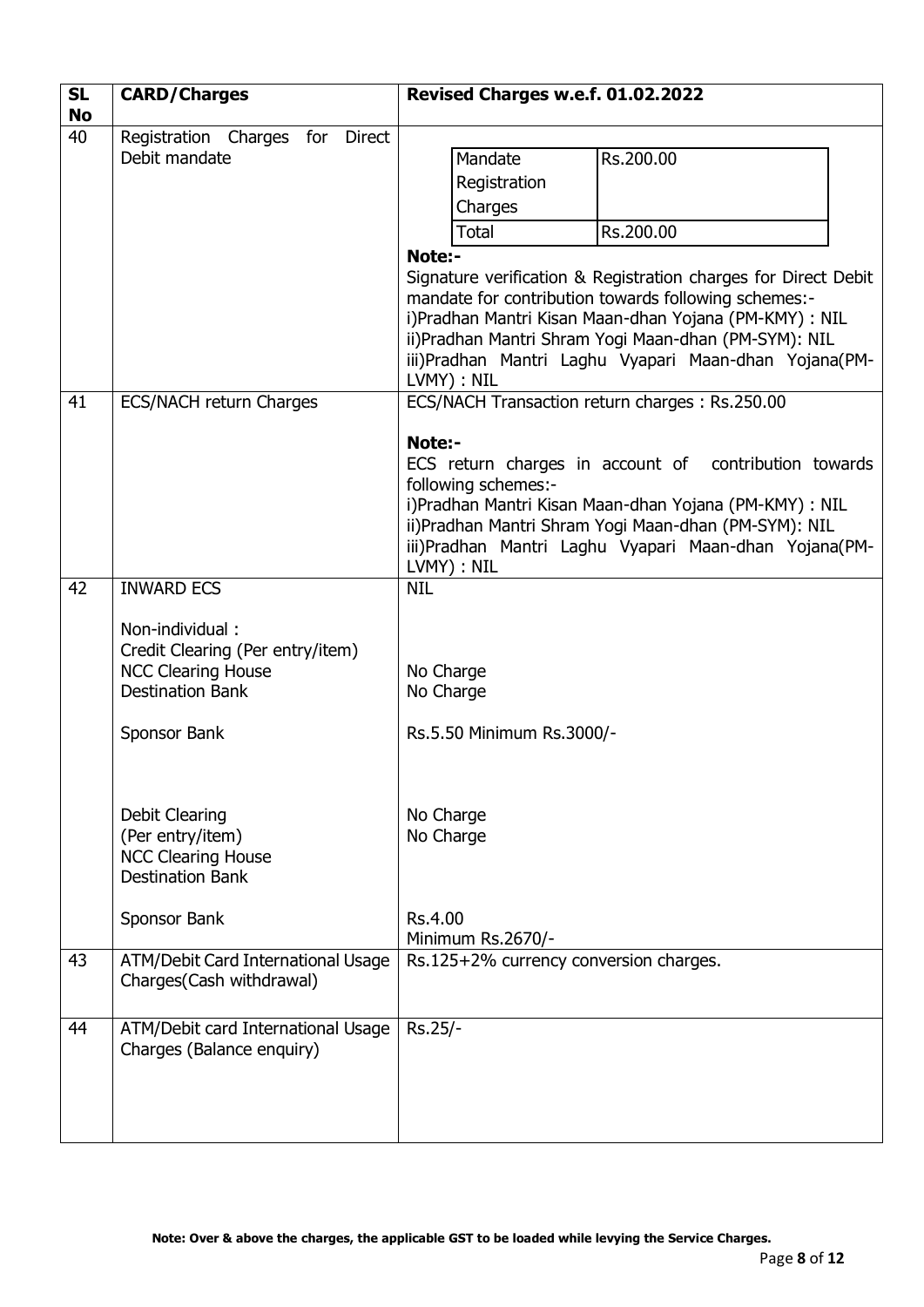| <b>SL</b>                                                                                                                        | <b>CARD/Charges</b>            | Revised Charges w.e.f. 01.02.2022                                                                                                                                                                                                                                                                                                                                                                                                                                                                                                                                                                                                                                                                                                             |                                   |                                                           |                                               |
|----------------------------------------------------------------------------------------------------------------------------------|--------------------------------|-----------------------------------------------------------------------------------------------------------------------------------------------------------------------------------------------------------------------------------------------------------------------------------------------------------------------------------------------------------------------------------------------------------------------------------------------------------------------------------------------------------------------------------------------------------------------------------------------------------------------------------------------------------------------------------------------------------------------------------------------|-----------------------------------|-----------------------------------------------------------|-----------------------------------------------|
| <b>No</b><br>45                                                                                                                  | a)Transactions based charges   | a) Monthly Limit SB A/cs.: Number of Free ATM                                                                                                                                                                                                                                                                                                                                                                                                                                                                                                                                                                                                                                                                                                 |                                   |                                                           |                                               |
|                                                                                                                                  | on ATM transactions in SB a/cs | <b>Transactions</b>                                                                                                                                                                                                                                                                                                                                                                                                                                                                                                                                                                                                                                                                                                                           |                                   |                                                           |                                               |
|                                                                                                                                  |                                | Monthly Limit SB A/cs.: Number of Free ATM Transactions<br>(Both financial & Non - Financial Transactions) Charges in Rs.                                                                                                                                                                                                                                                                                                                                                                                                                                                                                                                                                                                                                     |                                   |                                                           |                                               |
|                                                                                                                                  |                                | <b>Type of Charges</b>                                                                                                                                                                                                                                                                                                                                                                                                                                                                                                                                                                                                                                                                                                                        | <b>Other</b>                      | Other Bank's Our ATM                                      |                                               |
|                                                                                                                                  |                                |                                                                                                                                                                                                                                                                                                                                                                                                                                                                                                                                                                                                                                                                                                                                               | <b>Bank's ATM ATM</b>             |                                                           | Other 6 Metro & all                           |
|                                                                                                                                  |                                |                                                                                                                                                                                                                                                                                                                                                                                                                                                                                                                                                                                                                                                                                                                                               | 6                                 | <b>Metro</b> centers                                      | centers                                       |
|                                                                                                                                  |                                | Limit<br>for<br><b>Set</b>                                                                                                                                                                                                                                                                                                                                                                                                                                                                                                                                                                                                                                                                                                                    | centers                           |                                                           |                                               |
|                                                                                                                                  |                                | monthly<br><b>Free</b><br><b>Transaction</b>                                                                                                                                                                                                                                                                                                                                                                                                                                                                                                                                                                                                                                                                                                  | 3                                 | 5                                                         | 10                                            |
|                                                                                                                                  |                                | Charges (in Rs.)<br>for financial trxns                                                                                                                                                                                                                                                                                                                                                                                                                                                                                                                                                                                                                                                                                                       |                                   |                                                           |                                               |
|                                                                                                                                  |                                | beyond the set<br>limit                                                                                                                                                                                                                                                                                                                                                                                                                                                                                                                                                                                                                                                                                                                       | 21                                | 21                                                        | 10                                            |
|                                                                                                                                  |                                | Charges (in Rs.)<br>for Non-financial<br>trxns beyond the                                                                                                                                                                                                                                                                                                                                                                                                                                                                                                                                                                                                                                                                                     | 8                                 | 8                                                         | <b>NIL</b>                                    |
| set limit<br>Scheme<br>with<br>b)Transactions based charges<br><b>ATM</b><br>transactions<br><u>in</u><br>on<br>$CC/OD/CD$ a/cs. |                                | 2. These charges will not be applicable to Small/No Frill<br>Deposit Account holders (BSBD/No Frill Accounts, Jan dhan<br>SB181/SB182/SB183/SB104/SB105/SB106/SB190<br>CHRG_COLL_FLG="N" as per HOBC-111/39). These customers<br>will continue to get 5 free transactions on other bank ATM and<br>10 free on our ATM, irrespective of the center, as hitherto. As<br>also charges on non-financial transactions will now be free on<br>our own ATM irrespective of number of transactions.<br>b) For Current/Overdraft account holders following<br>charges are applicable:-<br>Monthly Limit CD/OD A/cs.: Number of Free ATM Transactions<br>(Both financial & Non - Financial Transactions) Charges in Rs.<br><b>Type of Charges Other</b> | (Present<br><b>Bank's ATM ATM</b> | Scheme<br>CHRG_LEVEL_CODE="NOMIN"<br>Other Bank's Our ATM | Code<br>& SB101<br>and<br>Other 6 Metro & all |
|                                                                                                                                  |                                | 6                                                                                                                                                                                                                                                                                                                                                                                                                                                                                                                                                                                                                                                                                                                                             |                                   | <b>Metro</b> centers                                      | centers                                       |
|                                                                                                                                  |                                |                                                                                                                                                                                                                                                                                                                                                                                                                                                                                                                                                                                                                                                                                                                                               | centers                           |                                                           |                                               |
|                                                                                                                                  |                                | Limit<br>for<br><b>Set</b><br>monthly<br><b>Free</b><br><b>Transaction</b>                                                                                                                                                                                                                                                                                                                                                                                                                                                                                                                                                                                                                                                                    | 3                                 | 5                                                         | 10                                            |
|                                                                                                                                  |                                | Charges (in Rs.)<br>financial<br>for<br>beyond<br>trxns<br>the set limit                                                                                                                                                                                                                                                                                                                                                                                                                                                                                                                                                                                                                                                                      | 21                                | 21                                                        | 10                                            |
|                                                                                                                                  |                                | Charges (in Rs.)<br>for<br>Non-<br>financial<br>trxns<br>beyond the set<br>limit                                                                                                                                                                                                                                                                                                                                                                                                                                                                                                                                                                                                                                                              | 8                                 | 8                                                         | <b>NIL</b>                                    |
|                                                                                                                                  |                                |                                                                                                                                                                                                                                                                                                                                                                                                                                                                                                                                                                                                                                                                                                                                               |                                   |                                                           |                                               |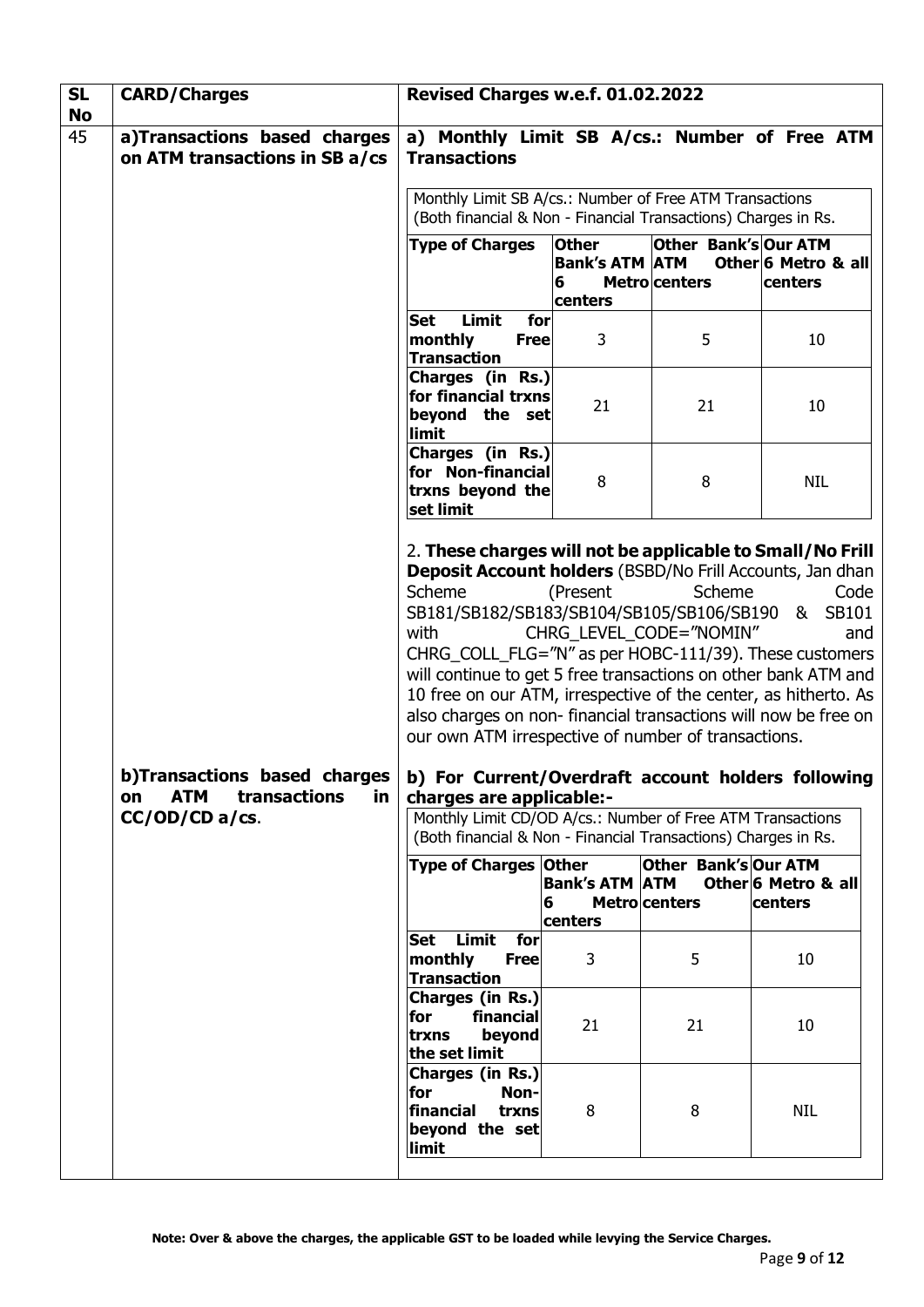| <b>SL</b><br><b>No</b> | <b>CARD/Charges</b>                                                                                        | Revised Charges w.e.f. 01.02.2022                                                                                                                                                                                                                                                                                                                      |                                                     |                               |                                                       |
|------------------------|------------------------------------------------------------------------------------------------------------|--------------------------------------------------------------------------------------------------------------------------------------------------------------------------------------------------------------------------------------------------------------------------------------------------------------------------------------------------------|-----------------------------------------------------|-------------------------------|-------------------------------------------------------|
|                        | c)Transaction based charges<br>for Staff & Ex-staff in Savings<br><b>Bank &amp; Overdraft Accounts</b>     | c) ATM Transaction based charges for Staff & Ex-staff<br>in Savings Bank & Overdraft Accounts:-<br>Monthly Limit SB/OD (Staff, Ex-Staff) A/cs.: Number of Free ATM<br>Transactions<br>(Both financial & Non - Financial Transactions) Charges in Rs.                                                                                                   |                                                     |                               |                                                       |
|                        |                                                                                                            |                                                                                                                                                                                                                                                                                                                                                        |                                                     |                               |                                                       |
|                        |                                                                                                            | <b>Type</b><br><b>Charges</b>                                                                                                                                                                                                                                                                                                                          | of Other Bank's Other<br><b>ATM</b><br>6<br>centers | <b>MetrolOther</b><br>centers | <b>Our ATM</b><br>Bank's ATM 6 Metro & all<br>centers |
|                        |                                                                                                            | Set Limit for<br>monthly Free<br><b>Transact-ion</b>                                                                                                                                                                                                                                                                                                   | 3                                                   | 5                             | Unlimited                                             |
|                        |                                                                                                            | <b>Charges</b><br>(in<br>Rs.)for<br>financial trxns<br>beyond the set<br>limit                                                                                                                                                                                                                                                                         | 21                                                  | 21                            | <b>NIL</b>                                            |
|                        |                                                                                                            | <b>Charges</b><br>( in Rs.) for<br><b>Non-financial</b><br>trxns<br>beyond<br>the set limit                                                                                                                                                                                                                                                            | 8                                                   | 8                             | <b>NIL</b>                                            |
|                        |                                                                                                            | Note: The number of transaction should not be counted<br>as valid ATM transactions on account of failed<br>transaction due to technical reason like hardware,<br>software, communication issues; non-availability of<br>currency notes in the ATM; and other declines<br>ascribable directly/wholly to the<br>provider; invalid PIN/ validations; etc. |                                                     |                               | bank/service                                          |
| 46                     | Handling<br>for <sub>1</sub><br>Cash<br>Charges<br>SB/CD/CC/OD a/cs through Cash<br>Recycler Machine (CRM) | Cash Deposit Charge at Cash Deposit Machine/Kiosks<br>(CDM):                                                                                                                                                                                                                                                                                           |                                                     |                               |                                                       |
|                        |                                                                                                            | KCC & NPA accounts: NIL.<br>Cash Deposit Charge at Cash Deposit Machine/Kiosks (CDM):                                                                                                                                                                                                                                                                  |                                                     |                               |                                                       |
|                        |                                                                                                            | <b>SB accounts:</b>                                                                                                                                                                                                                                                                                                                                    |                                                     |                               |                                                       |
|                        |                                                                                                            | Financial inclusion accounts i.e. all accounts opened under<br>Basic Savings Bank Account (BSBD/No Frill Accounts), Jan<br>dhan Scheme. The Present Scheme Code:SB181/SB182/<br>SB183/SB104/SB105/SB106/SB190<br>SB101<br>&<br>with<br>CHRG_LEVEL_CODE="NOMIN" and CHRG_COLL_FLG="N" as<br>per HOBC-111/39): NIL                                       |                                                     |                               |                                                       |
|                        |                                                                                                            | SB Accounts Other than Financial Inclusion/ Jan Dhan<br><b>Accounts:</b>                                                                                                                                                                                                                                                                               |                                                     |                               |                                                       |
|                        |                                                                                                            | Cash Deposit First $-5$ transactions per month:- Free.                                                                                                                                                                                                                                                                                                 |                                                     |                               |                                                       |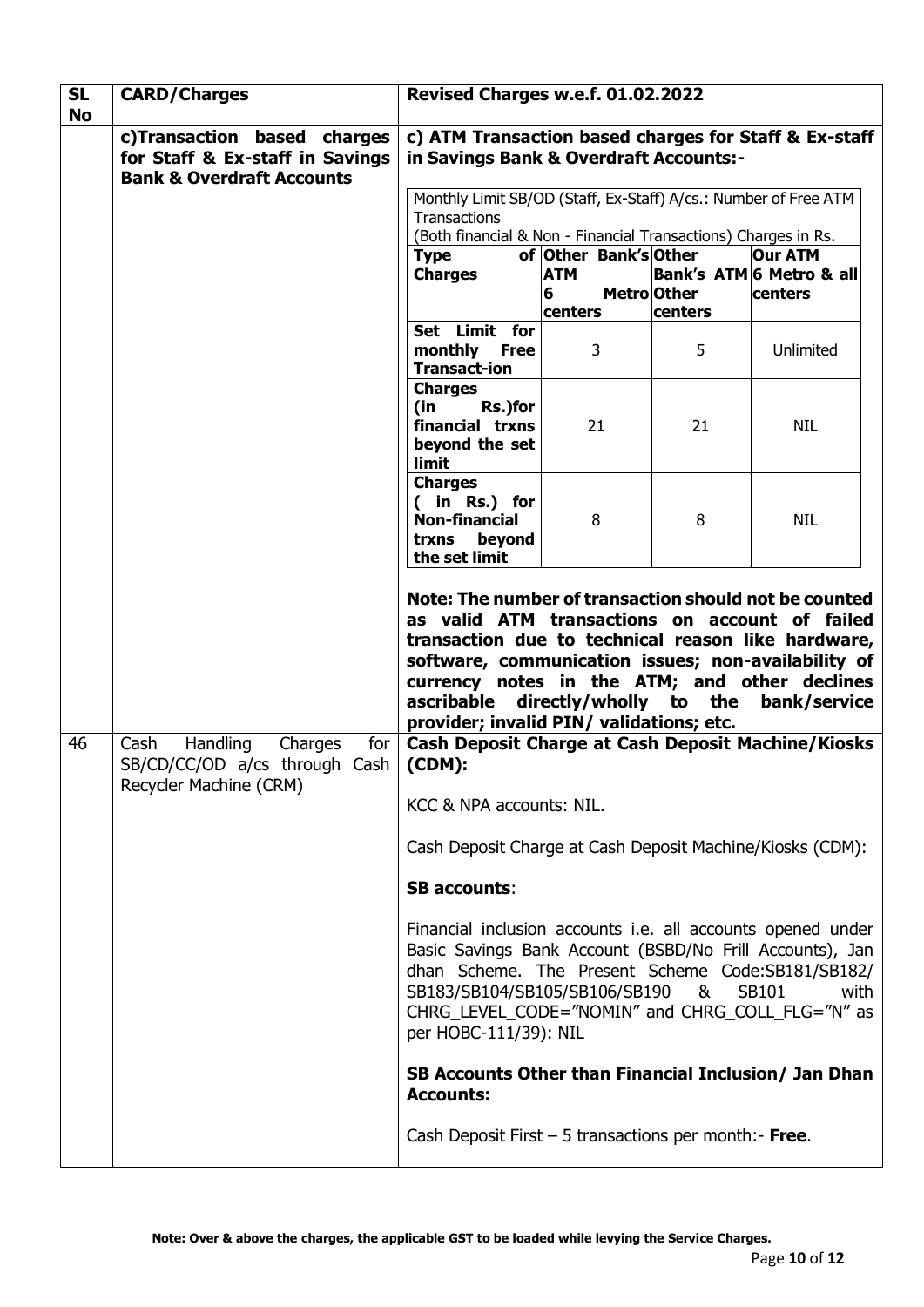| <b>SL</b><br><b>No</b> | <b>CARD/Charges</b>                         | Revised Charges w.e.f. 01.02.2022                                                                                                                                                                                                                       |                          |  |  |
|------------------------|---------------------------------------------|---------------------------------------------------------------------------------------------------------------------------------------------------------------------------------------------------------------------------------------------------------|--------------------------|--|--|
|                        |                                             | Beyond 5 transaction (excluding alternate channel transaction)<br>- Rs.25/- per transaction.                                                                                                                                                            |                          |  |  |
|                        |                                             | <b>Cash Deposit Charge at Cash Deposit Machine/Kiosks</b><br>(CDM):                                                                                                                                                                                     |                          |  |  |
|                        |                                             | CD A/cs Including all types of CD Tierised accounts<br>without exception ( Deposit of Currency Notes):                                                                                                                                                  |                          |  |  |
|                        |                                             | -Cash Deposit upto 1.00 lakh per account per day: FREE                                                                                                                                                                                                  |                          |  |  |
|                        |                                             | -Cash Deposit above Rs.1.00 lakh per account per day<br>upto Rs.10.00 lakhs:                                                                                                                                                                            |                          |  |  |
|                        |                                             | : Rs.0.75 per Rs.1000/- or part thereof, Min Rs.75/-, Max<br>Rs.10000/-.                                                                                                                                                                                |                          |  |  |
|                        |                                             | <b>CC/OD (Deposit of Currency Notes):</b>                                                                                                                                                                                                               |                          |  |  |
|                        |                                             | -Cash Deposit upto 1.50 lakh per account per day: FREE                                                                                                                                                                                                  |                          |  |  |
|                        |                                             | -Cash Deposit above Rs.1.50 lakh per account per day<br>upto Rs.10.00 lakhs:                                                                                                                                                                            |                          |  |  |
|                        |                                             | : Rs.0.75 per Rs.1000/- or part thereof, Min Rs.75/-, Max<br>Rs.10000/-.                                                                                                                                                                                |                          |  |  |
|                        |                                             | For Cash Deposit above Rs.10.00 lakhs per day CD A/cs<br>(including all type of CD Tierised accounts without<br>exception)/CC/OD accounts:-                                                                                                             |                          |  |  |
|                        |                                             | @Rs.1.50 per Rs.1000/- or part thereof,<br>minimum<br>Rs.1,500/- & Maximum Rs.15,000/-                                                                                                                                                                  |                          |  |  |
|                        |                                             | Cash deposit made at home and non-home branches (over<br>cash counter), cash Deposit Machines, Kiosks (even if<br>deposited on previous holidays) would be clubbed together to<br>arrive at the free entitlement and levy suitable charges as<br>above. |                          |  |  |
| 47                     | Stop Payment Instructions(Through<br>IB/MB) | <b>NIL</b>                                                                                                                                                                                                                                              |                          |  |  |
| 48                     | <b>NSDL/CDSL Charges</b>                    |                                                                                                                                                                                                                                                         |                          |  |  |
|                        |                                             | <b>TYPE OF SERVICES</b>                                                                                                                                                                                                                                 | <b>CHARGES</b>           |  |  |
|                        |                                             | Account opening charges<br>Account Closure charges                                                                                                                                                                                                      | <b>NIL</b><br><b>NIL</b> |  |  |
|                        |                                             |                                                                                                                                                                                                                                                         |                          |  |  |
|                        |                                             | Custody Charges (Equity &<br>Debt)                                                                                                                                                                                                                      | No custody fees          |  |  |
|                        |                                             | Statement by e-mail                                                                                                                                                                                                                                     | Free                     |  |  |
|                        |                                             | <b>Mobile Alerts</b>                                                                                                                                                                                                                                    | Free                     |  |  |
|                        |                                             | Idea services of NSDL                                                                                                                                                                                                                                   | Free                     |  |  |